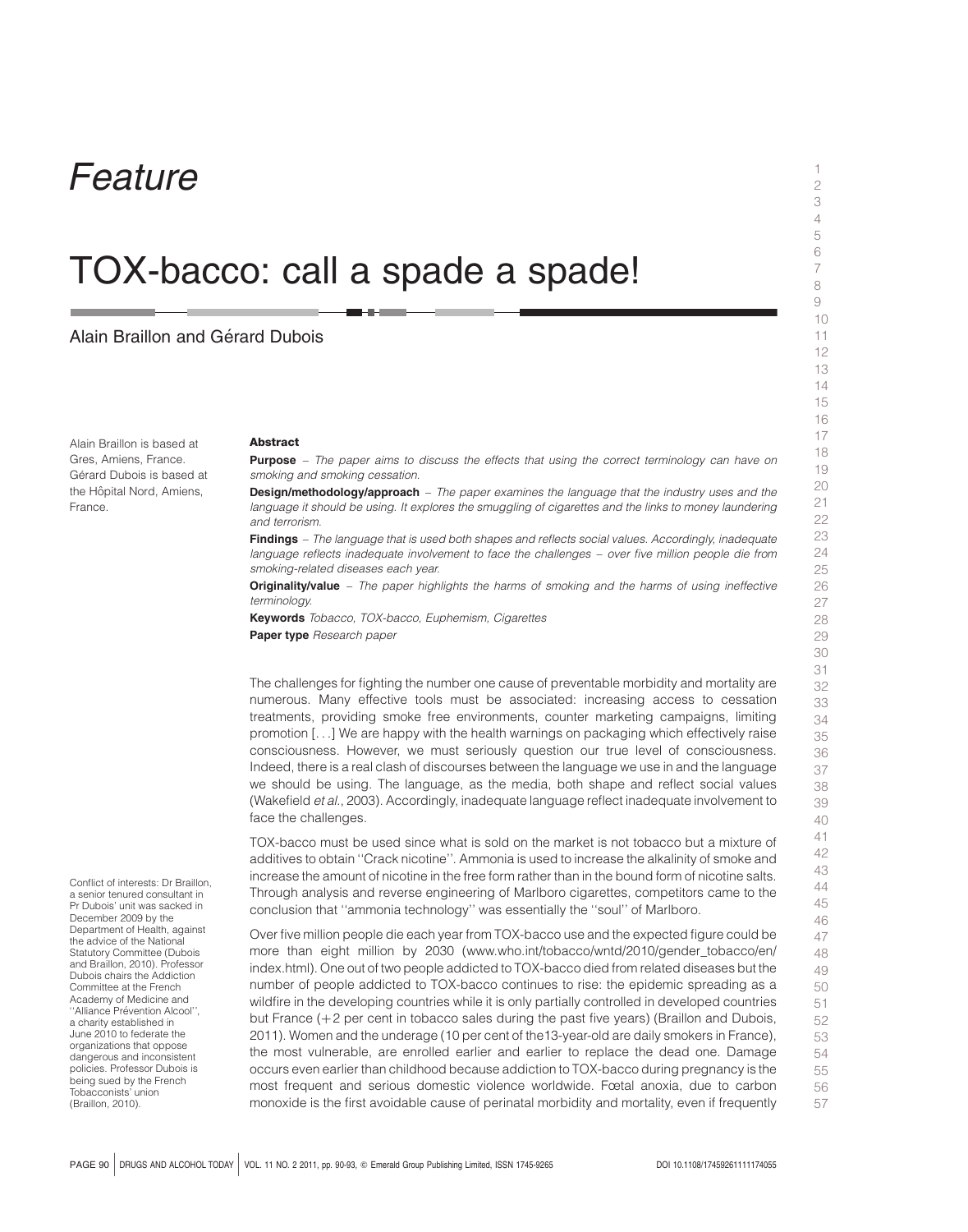denied by many healthcare professionals and researchers in leading journals (Braillon and Bewley, 2010). 58 59

Enrolment is a reality and the appropriate term. Bernays developed opinion-molding as a technique: ''engineering of consent''. Working for the American Tobacco Company he sent young models to the New York City parade having told the press that a group of women's rights marchers would light ''Torches of Freedom''. On his signal, the models lit Lucky Strike cigarettes in front of the photographers. The New York Times (1 April 1929) printed: ''Group of Girls Puff at Cigarettes as a Gesture of Freedom'' (http://en.wikipedia.org/wiki/Edward\_ Bernays) Bernays' achievements for women's rights have never been acknowledged. 60 61 62 63 64 65 66

Would you call Al Capone the CEO of a family run business? Was Kenneth Lay a philanthropist concerned by the retirement of his employees when on 26 September 2001 he told them that the Enron's accounting practices were ''legal and totally appropriate'', that Enron stock was ''an incredible bargain'', and that ''the third quarter was looking great''? Did he sell \$200 millions in his own Enron stock at the same time to avoid a conflict of interest? 67 68 69 70 71 72

TOX-bacco dealers also fraudulently undermined and discredited the scientific consensus that passive smoking caused diseases. On 22 September 1999, the US Department of Justice filed a racketeering lawsuit against Philip Morris and others. Judge Kessler found that they had: 73 74 75 76 77

- **B** conspired to minimize, distort and confuse the public about the health hazards of smoking; and 78 79
- **B** publicly denied, while internally acknowledging, that secondhand smoke was harmful to non-smokers, and destroyed documents relevant to litigation. 80 81 82

The ruling found that the defendants undertook joint efforts to undermine and discredit the scientific consensus that passive smoking causes disease, notably by controlling research findings via paid consultants. The ruling also concluded that defendants still continued to fraudulently deny the health effects of passive smoking. On 22 May 2009, a three-judge panel of the Washington DC US Court of Appeals unanimously upheld the 2006 Lower Court' ruling. 83 84 85 86 87 88

Finally, smuggling seriously harms by undermining tax policies, making tax-free cigarettes available to young people and price-sensitive smokers who might otherwise quit. Every year, tens of billions of cigarettes disappear. Are companies and industries involved in clandestine smuggling operations and even money laundering and terrorism? No. Traffickers yes. The accusations came after an extensive investigation by the European Union's (EU) anti-fraud office (Olaf) which found evidence of shipments of cigarettes from the USA, via the EU to Iraq since the early 1990s. The EU claimed that there was a clear link between the clandestine smuggling operations, money laundering and terrorism. In 2000, the EU filed a civil suit in New York under the Racketeer Influenced and Corrupt Organizations Act against Philip Morris and R.J. Reynolds Nabisco and Japan Tobacco. All ended up in July 2004 with an agreement (memorandum of understanding, an unenforceable, non-binding agreement) between Phillip Morris and the EU. Phillip Morris undertook to pay 1.25 billion dollars to compensate and close the issue of the damage done. It looked like almost pocket change (the figure time for net income being \$10 billion for a revenue of \$61). 89 90 91 92 93 94 95 96 97 98 99 100 101 102 103

In Hong Kong, executives were convicted of smuggling-related offences. In Canada, many lawsuits were successful and a wholly owned subsidiary of R.J. Reynolds Tobacco Company pled guilty to charges related to its involvement in smuggling cigarettes from the USA into Canada (http://tobaccofreecenter.org/files/pdfs/en/ILL\_facts\_en.pdf and www. baselinemag.com/c/a/Projects-Supply-Chain/Philip-Morris-International-Smoke-Screen/) 104 105 106 107 108

Addiction to TOX-bacco is the single most modifiable risk factor against mortality and morbidity. TOX-bacco cessation treatments, cognitive behavioural therapy and medication, are evidence-based and cost effective. 109 110 111 112

The first priority on the agenda of every health care professional should be to offer cessation treatments and to lobby for comprehensive governmental policies. Use the proper language! 113 114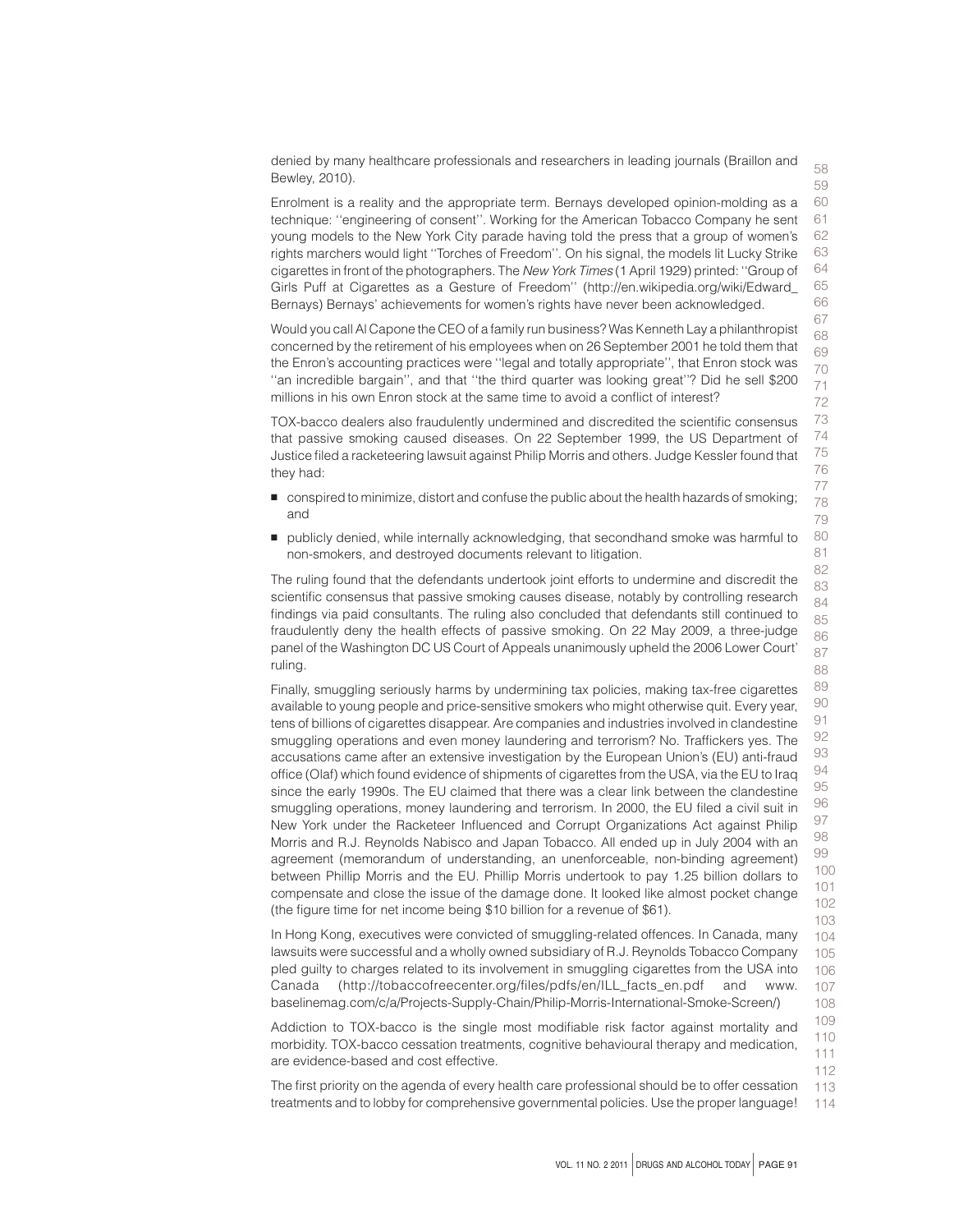| References                            |                                                                                                                                                                                                  |
|---------------------------------------|--------------------------------------------------------------------------------------------------------------------------------------------------------------------------------------------------|
|                                       | Braillon, A. (2010), Abuse of Libel Laws and a Sacking: The Gagging of Public Health Experts in France,                                                                                          |
|                                       | Tobacco Control Blog, BMJ Group, London, 8 November, available at: http://blogs.bmj.com/tc/2010/                                                                                                 |
| 11/08/                                |                                                                                                                                                                                                  |
|                                       | Braillon, A. and Bewley, S. (2010), "The enigma of spontaneous preterm birth", New England Journal of                                                                                            |
| Medicine, Vol. 362 No. 6, pp. 529-35. |                                                                                                                                                                                                  |
|                                       | Braillon, A. and Dubois, G. (2011), "Alcohol control policy: evidence-based medicine versus                                                                                                      |
|                                       | evidence-based marketing", Addiction, Vol. 106 No. 4, pp. 852-3.                                                                                                                                 |
|                                       | Dubois, G. and Braillon, A. (2010), "Whistleblowing and the abuse of libel law: view from France",<br>HealthWatch, Vol. 79, pp. 3-7, October, available at: http://href.fr/healthwatch_oct10.pdf |
|                                       | Wakefield, M., Flay, B., Nichter, M. and Giovino, G. (2003), "Role of the media in influencing trajectories<br>of youth smoking", Addiction, Vol. 98, Suppl 1, pp. 79-103.                       |
| Corresponding author                  |                                                                                                                                                                                                  |
|                                       |                                                                                                                                                                                                  |
|                                       | Alain Braillon can be contacted at: braillon.alain@gmail.com                                                                                                                                     |
|                                       |                                                                                                                                                                                                  |
|                                       |                                                                                                                                                                                                  |
|                                       |                                                                                                                                                                                                  |
|                                       |                                                                                                                                                                                                  |
|                                       |                                                                                                                                                                                                  |
|                                       |                                                                                                                                                                                                  |
|                                       |                                                                                                                                                                                                  |
|                                       |                                                                                                                                                                                                  |
|                                       |                                                                                                                                                                                                  |
|                                       |                                                                                                                                                                                                  |
|                                       |                                                                                                                                                                                                  |
|                                       |                                                                                                                                                                                                  |
|                                       |                                                                                                                                                                                                  |
|                                       |                                                                                                                                                                                                  |
|                                       |                                                                                                                                                                                                  |
|                                       |                                                                                                                                                                                                  |
|                                       |                                                                                                                                                                                                  |
|                                       |                                                                                                                                                                                                  |
|                                       |                                                                                                                                                                                                  |
|                                       |                                                                                                                                                                                                  |
|                                       |                                                                                                                                                                                                  |
|                                       |                                                                                                                                                                                                  |
|                                       |                                                                                                                                                                                                  |
|                                       |                                                                                                                                                                                                  |
|                                       |                                                                                                                                                                                                  |
|                                       |                                                                                                                                                                                                  |
|                                       |                                                                                                                                                                                                  |
|                                       |                                                                                                                                                                                                  |
|                                       |                                                                                                                                                                                                  |
|                                       |                                                                                                                                                                                                  |
|                                       |                                                                                                                                                                                                  |
|                                       |                                                                                                                                                                                                  |
|                                       |                                                                                                                                                                                                  |
|                                       |                                                                                                                                                                                                  |
|                                       |                                                                                                                                                                                                  |